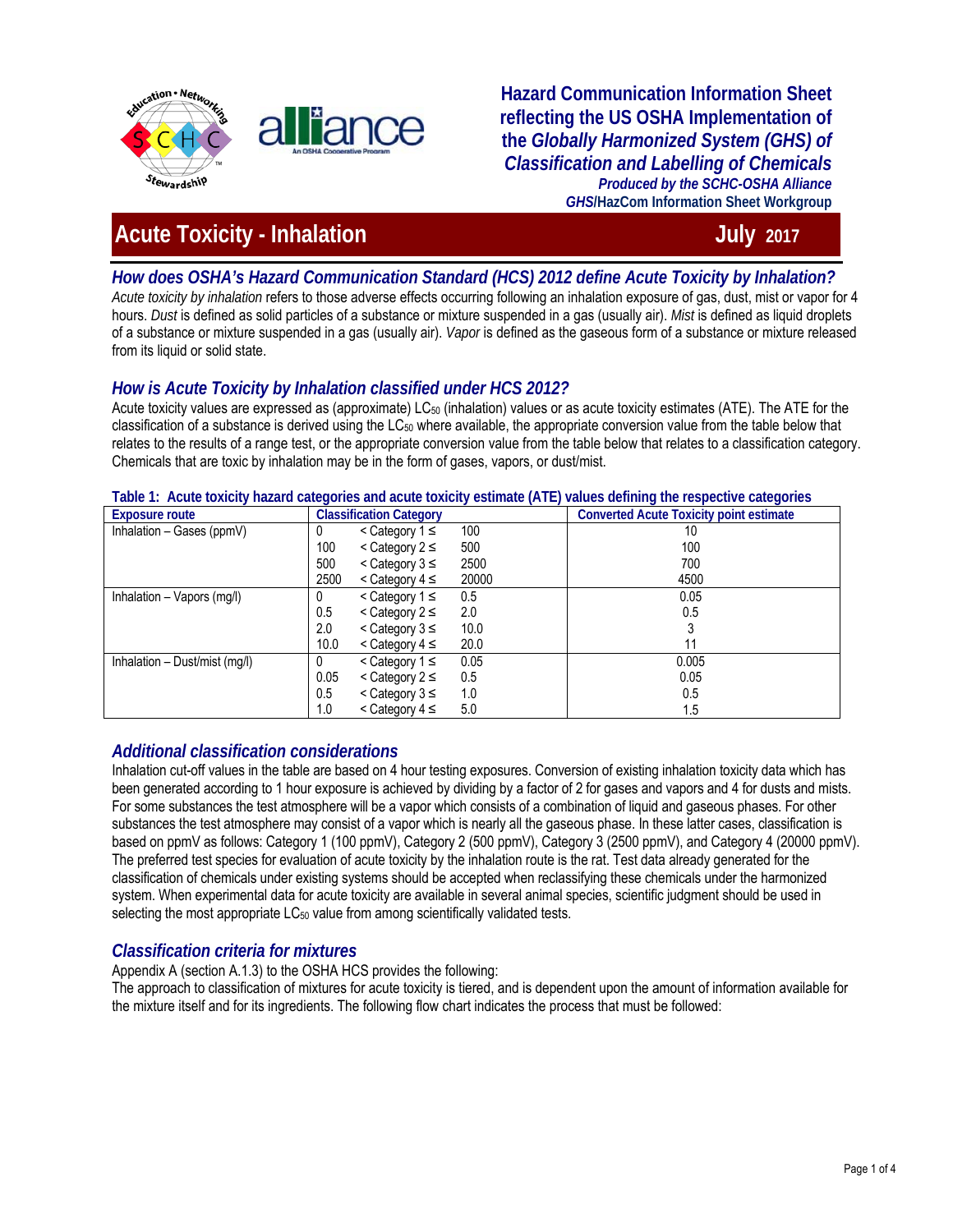



**A.1.3.2 Classification of mixtures** for acute toxicity may be carried out for each route of exposure, but is only required for one route of exposure as long as this route is followed (estimated or tested) for all ingredients and there is no relevant evidence to suggest acute toxicity by multiple routes. When there is relevant evidence of acute toxicity by multiple routes of exposure, classification is to be conducted for all appropriate routes of exposure. All available information shall be considered. The pictogram and signal word used shall reflect the most severe hazard category; and all relevant hazard statements shall be used.

**A.1.3.3 For purposes of classifying the hazards of mixtures in the tiered approach:** (a) The "relevant ingredients" of a mixture are those which are present in concentrations ≥ 1% (weight/weight for solids, liquids, dusts, mists and vapors and volume/volume for gases). If there is reason to suspect that an ingredient present at a concentration < 1% will affect classification of the mixture for acute toxicity, that ingredient shall also be considered relevant. Consideration of ingredients present at a concentration < 1% is particularly important when classifying untested mixtures which contain ingredients that are classified in Category 1 and Category 2; (b) Where a classified mixture is used as an ingredient of another mixture, the actual or derived acute toxicity estimate (ATE) for that mixture is used when calculating the classification of the new mixture using the formulas in A.1.3.6.1 and A.1.3.6.2; (c) If the converted acute toxicity point estimates for all ingredients of a mixture are within the same category, then the mixture should be classified in that category. (d) When only range data (or acute toxicity hazard category information) are available for ingredients in a mixture, they may be converted to point estimates in accordance with Table 1 when calculating the classification of the new mixture using the formulas in A.1.3.6.1 and A.1.3.6.2 of 29 CFR 1910.1200.

# **A.1.3.4 Classification of mixtures where acute toxicity test data are available for the complete mixture**

Where the mixture itself has been tested to determine its acute toxicity, it is classified according to the same criteria as those used for substances, presented in Table 1. If test data for the mixture are not available, the procedures presented below must be followed.

### **A.1.3.5 Classification of mixtures where acute toxicity test data are not available for the complete mixture: bridging principles**

Where the mixture itself has not been tested to determine its acute toxicity, but there are sufficient data on both the individual ingredients and similar tested mixtures to adequately characterize the hazards of the mixture, these data will be used in accordance with the following bridging principles: Dilution, Batching, Concentration of mixtures, Interpolation within one toxicity category, Substantially similar mixtures, and Aerosols.

### **A.1.3.6 Classification of mixtures based on ingredients of the mixture (additivity formula)**

### *A.1.3.6.1 Data available for all ingredients*

The acute toxicity estimate (ATE) of ingredients is considered as follows: (a) Include ingredients with a known acute toxicity, which fall into any of the acute toxicity categories, or have an oral or dermal LD<sub>50</sub> greater than 2000 but less than or equal to 5000 mg/kg body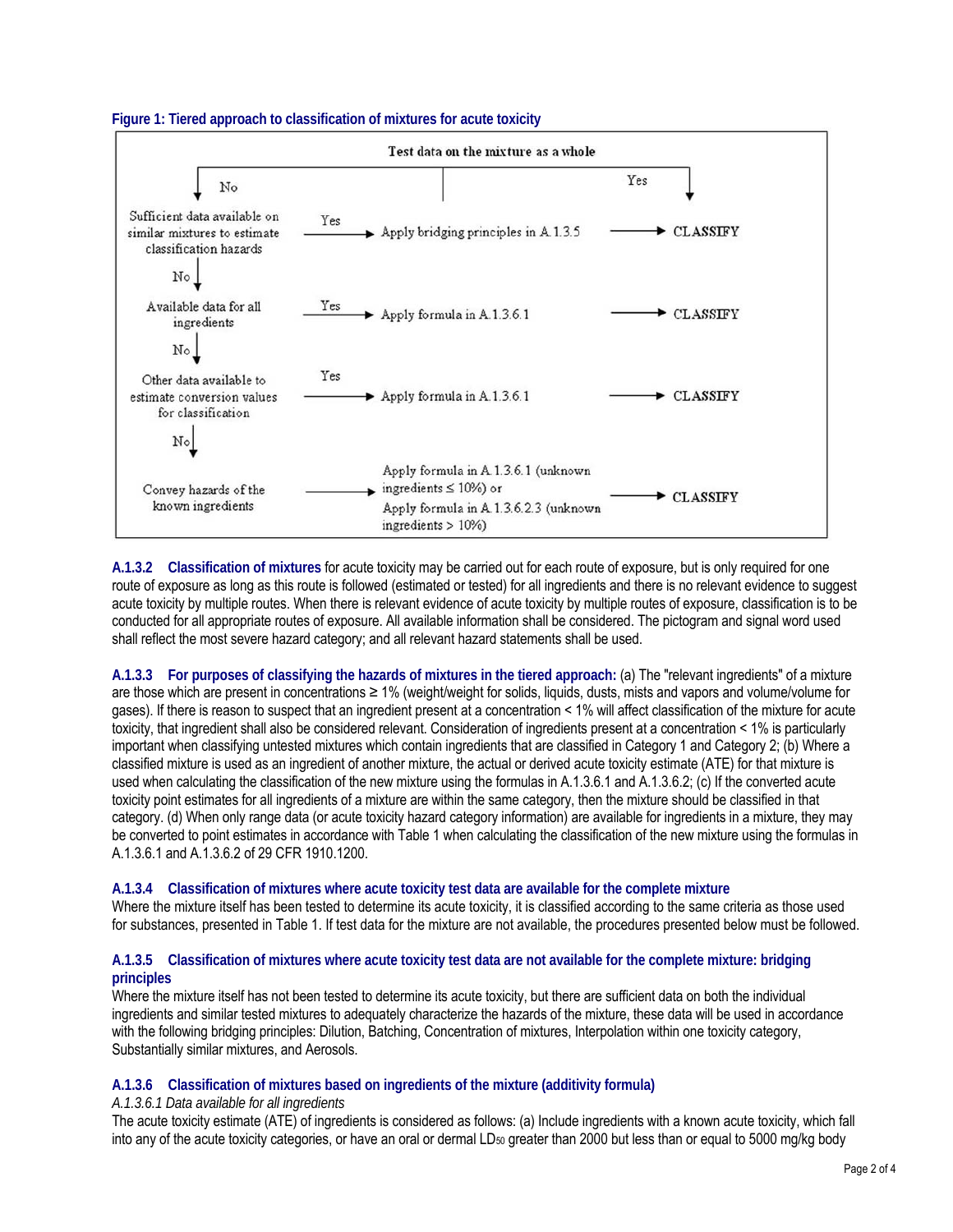weight (or the equivalent dose for inhalation); (b) Ignore ingredients that are presumed not acutely toxic (e.g., water, sugar); (c) Ignore ingredients if the data available are from a limit dose test (at the upper threshold for Category 4 for the appropriate route of exposure as provided in the flow chart above) and do not show acute toxicity.

Ingredients that fall within the scope of this paragraph are considered to be ingredients with a known acute toxicity estimate (ATE). The ATE of the mixture is determined by calculation from the ATE values for all relevant ingredients according to the following formula below for oral, dermal or inhalation toxicity:

$$
\frac{100}{\text{ATEmix}} = \sum_{n} \frac{Ci}{\text{ATE}}
$$

where:  $C_i$  = concentration of ingredient i n ingredients and i is running from 1 to n  $ATE_i$  = acute toxicity estimate of ingredient i

### *A.1.3.6.2 Data are not available for one or more ingredients of the mixture*

Where an ATE is not available for an individual ingredient of the mixture, but available information provides a derived conversion value, the formula in A.1.3.6.1 of 29 CFR 1910.1200 may be applied. This information may include evaluation of: (a) Extrapolation between oral, dermal and inhalation acute toxicity estimates. Such an evaluation requires appropriate pharmacodynamic and pharmacokinetic data; (b) Evidence from human exposure that indicates toxic effects but does not provide lethal dose data; (c) Evidence from any other toxicity tests/assays available on the substance that indicates toxic acute effects but does not necessarily provide lethal dose data; or (d) Data from closely analogous substances using structure/activity relationships.

This approach requires substantial supplemental technical information, and a highly trained and experienced expert, to reliably estimate acute toxicity. In the event that an ingredient with unknown acute toxicity is used in a mixture at a concentration ≥ 1%, and the mixture has not been classified based on testing of the mixture as a whole, the mixture cannot be attributed a definitive acute toxicity estimate. In this situation the mixture is classified based on the known ingredients only. (Note: A statement that x percent of the mixture consists of ingredient(s) of unknown toxicity is required on the label and safety data sheet in such cases). If the total concentration of the relevant ingredient(s) with unknown acute toxicity is ≤ 10% then the formula presented in A.1.3.6.1 of 29 CFR 1910.1200 must be used. If the total concentration of the relevant ingredient(s) with unknown acute toxicity is > 10%, the formula presented in A.1.3.6.1 of 29 CFR 1910.1200 is corrected to adjust for the percentage of the unknown ingredient(s) as follows:

$$
\frac{100 - \left(\sum C_{unknown} \text{ if } > 10\%\right)}{\text{ATE}_{mix}} = \sum_{n} \frac{Ci}{ATE_{i}}
$$

| <b>Hazard Category</b> | <b>Signal Word and Hazard Statement</b> | Pictogram                      |
|------------------------|-----------------------------------------|--------------------------------|
| Category 1             | Danger<br>Fatal if inhaled              | <b>Skull and Crossbones</b>    |
| Category 2             | Danger<br>Fatal if inhaled              | $\sim$<br>Skull and Crossbones |
| Category 3             | Danger<br>Toxic if inhaled              | Skull and Crossbones           |
| Category 4             | Warning<br>Harmful if inhaled           | <b>Exclamation Mark</b>        |

# *To learn more…*

 **OSHA: Hazard Communication:**. https://www.osha.gov/dsg/hazcom/index.html HCS 2012.